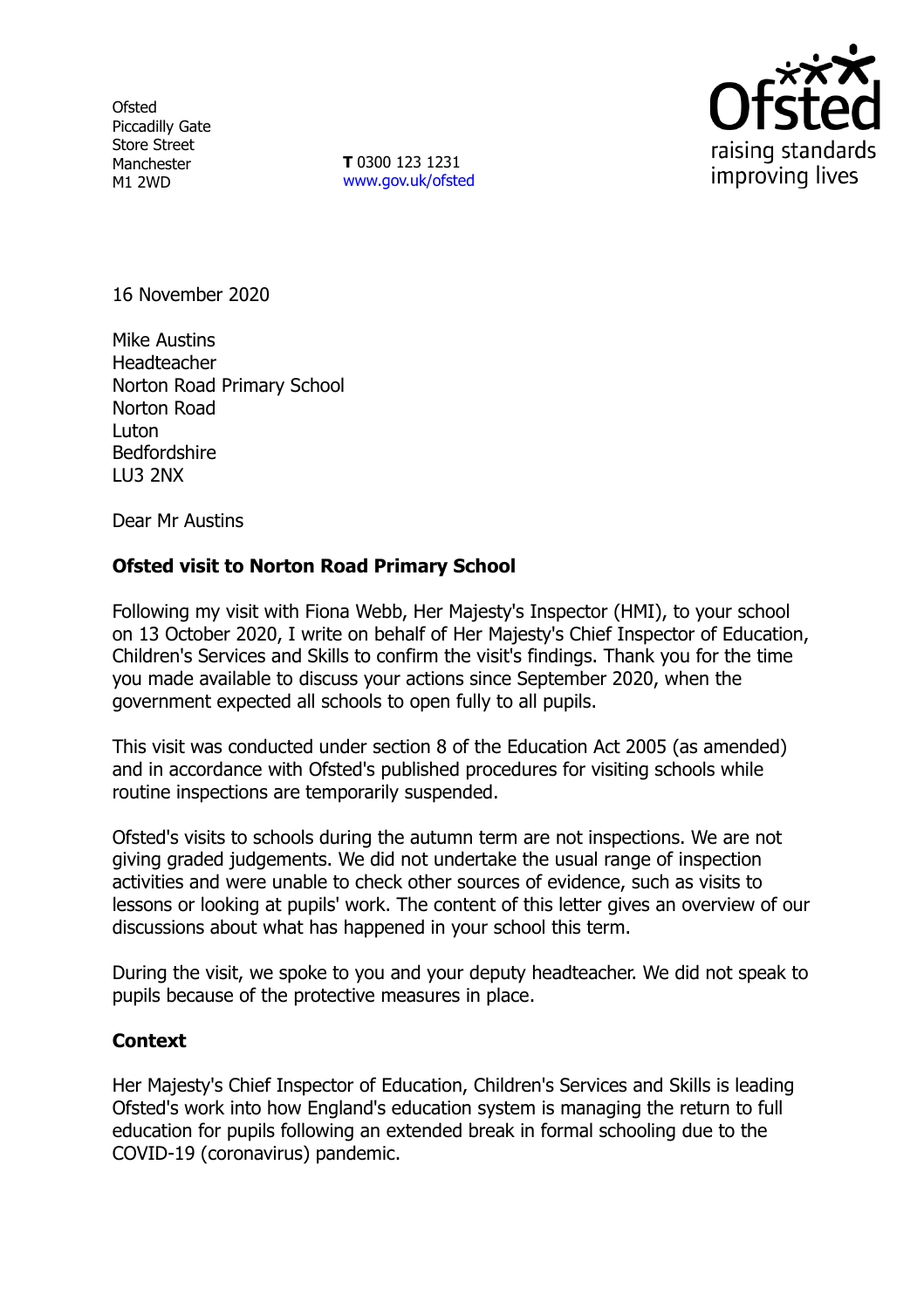

In undertaking this focused work, HMI are visiting a broad range of schools. HMI will visit a sample of:

- approximately 1,200 schools across all Ofsted grades (outstanding, good, requires improvement and inadequate)
- maintained schools, academies and free schools, special schools and centres of alternative provision, including those in cities, and coastal, town or rural communities.

The information from this visit will feed into Ofsted's national reporting so that the insights can be shared with the government and the education sector. We did not find any significant concerns during the visit. In such a case, a different report would be published on our website and available to parents and carers.

We did not consider your response to COVID-19 during the spring and summer terms 2020, when the school was not open to all pupils.

## **From this visit, inspectors noted that:**

- You opened the school to Years 1 to 6 from 7 September 2020. You introduced two year groups each day. Reception children followed the school's usual staggered start from 14 September 2020.
- Attendance is similar to this time last year.
- When the new term started in September, you made the decision to focus on pupils' well-being and re-establishing routines to help pupils to settle and prepare for learning.
- All pupils are studying the full range of subjects. Lessons such as computing and music are being taught for longer periods to facilitate the cleaning of equipment. No outside visits or after-school clubs are taking place yet and, where you are able to, you are adapting your curriculum to compensate.
- You have identified that pupils need to catch up in reading and writing as a priority. In Reception and Years 1 and 2, teachers are checking pupils' phonics knowledge and using additional staff to help those pupils who need to catch up. You have redeployed staff to help pupils across all year groups to catch up in reading and writing.
- In mathematics, teachers are checking what pupils remember and using additional support to reinforce the learning of number facts.
- You are currently reviewing your curriculum so that it includes learning that pupils have missed over the spring and summer terms. You have plans to check where pupils are in the wider curriculum by the end of this term.